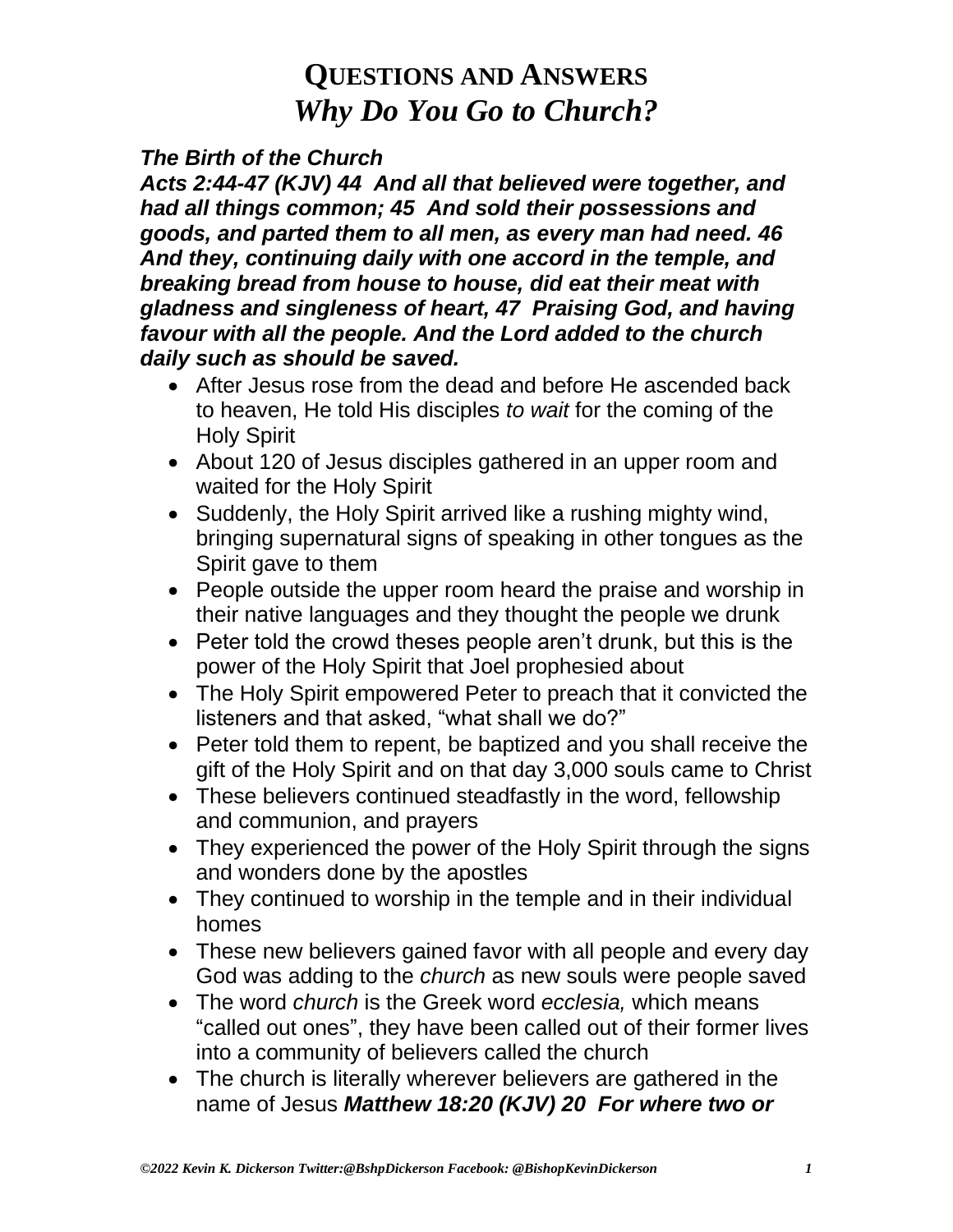#### *three are gathered together in my name, there am I in the midst of them.*

## *You ARE the Church*

- The early church did not have a specific or "designated" church building, but they met daily in the temple courts and in their individual homes
- The church is *not* the building, the church *is the people*
- The church building is the "place" for the church to gather corporately to worship God
- The church is more than a building you go to, it is living your life for Jesus, demonstrating God's love by serving others, it's sharing your faith with others
- Too many people; the unchurched and some Christians are merely church consumers; they come to the church building expecting someone to serve them and never expect to serve others
- When a believer *is* the church, they are no longer consumers; they are *contributors* to ministry and mission of the church

#### *Why People Are Not Going to Church Hebrews 10:25 (KJV) 25 "Not forsaking the assembling of ourselves together, as the manner of some is; …"*

- The Bible tells us not neglect meeting together at church as some people are doing
- Why are people not gathering at church? There are many reasons:
- *Complacency* I'm satisfied with my life the way it is
- *I'm successful* I have all that I need or want, what can coming to church do for me?
	- o There's not wrong with success, but success has its limitations
- *Online opportunities* There's so much church online, through podcasts, social media and on demand, that physically coming to church is viewed as unnecessary
	- $\circ$  There's nothing wrong with attending church online, but if you can attend in-person you should because there are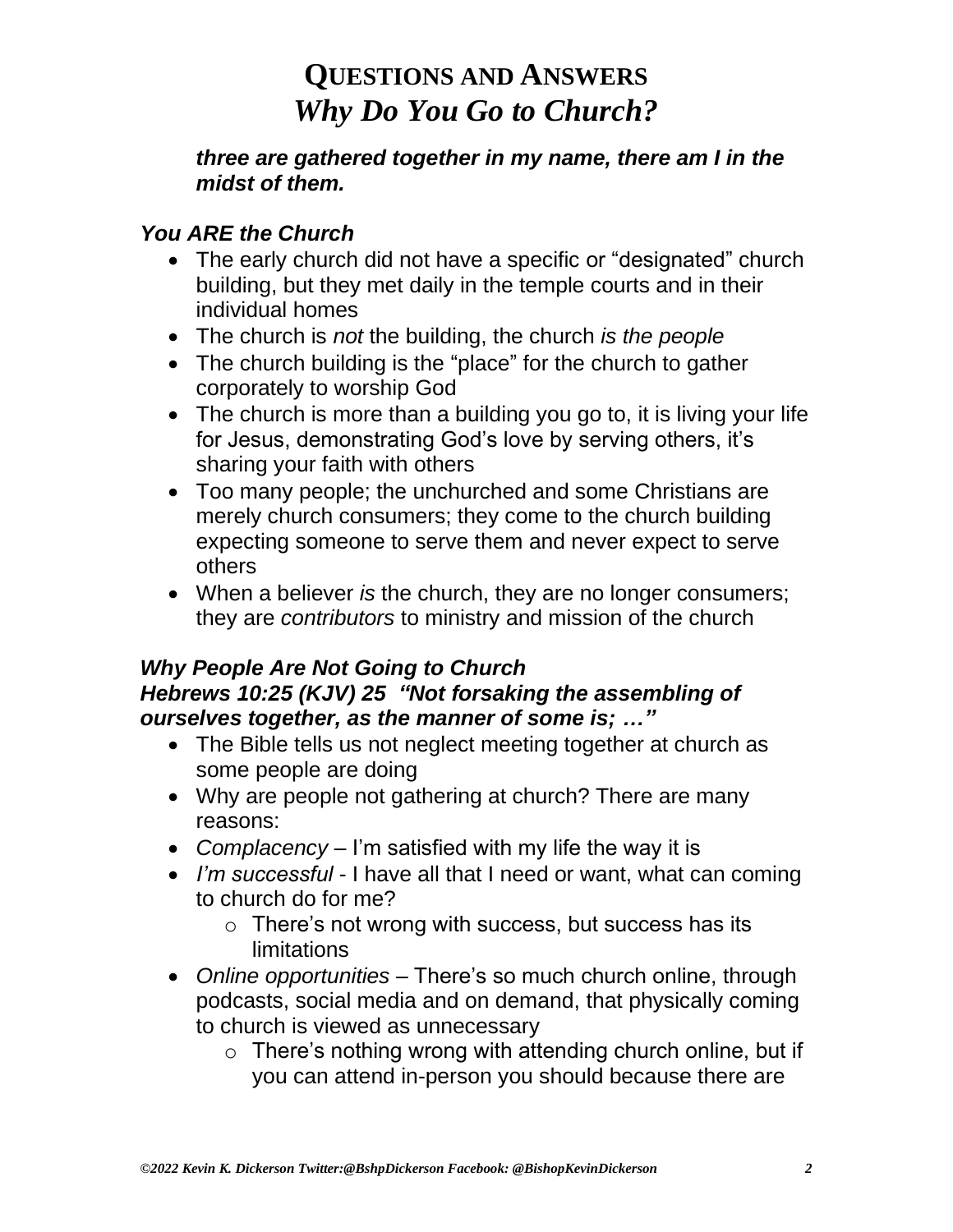some aspects of worship and church membership that are best done in-person

- *Children's activities on church days*
	- o Times have changed, there was a time where church days were sacred even for children's activities
- *I have my own way of worshipping God* for some the church is no longer the place for spiritual growth
- *Our conscience no longer bothers us* Missing church us no longer an issue
- *I don't see any value in attending church* For some people, they don't see personal benefit of attending church
- *No one invited me* The unchurched, de-churched and casual Christians aren't coming to church because they haven't been invited
	- o The members of the church must be willing to bring in those outside the church *Luke 14:23 (KJV) 23 And the lord said unto the servant, Go out into the highways and hedges, and compel them to come in, that my house may be filled.*

### *The Reasons Why Church Attendance is Important Hebrews 10:25 (KJV) 25 Not forsaking the assembling of ourselves together, as the manner of some is; but exhorting one another: and so much the more, as ye see the day approaching.*

- Attending church is God's will for believers
- We attend church to:
	- o *Worship God corporately*
	- o *Fellowship with other believers*
	- o *Encourage each other to live for Jesus as the Day of His return is approaching*
	- o *Love one another 1 John 4:12 (NLT2) 12 No one has ever seen God. But if we love each other, God lives in us, and his love is brought to full expression in us.*
	- o *Serve one another Galatians 5:13 (KJV) 13 For, brethren, ye have been called unto liberty; only use not liberty for an occasion to the flesh, but by love serve one another.*
	- o *Using our gifts*